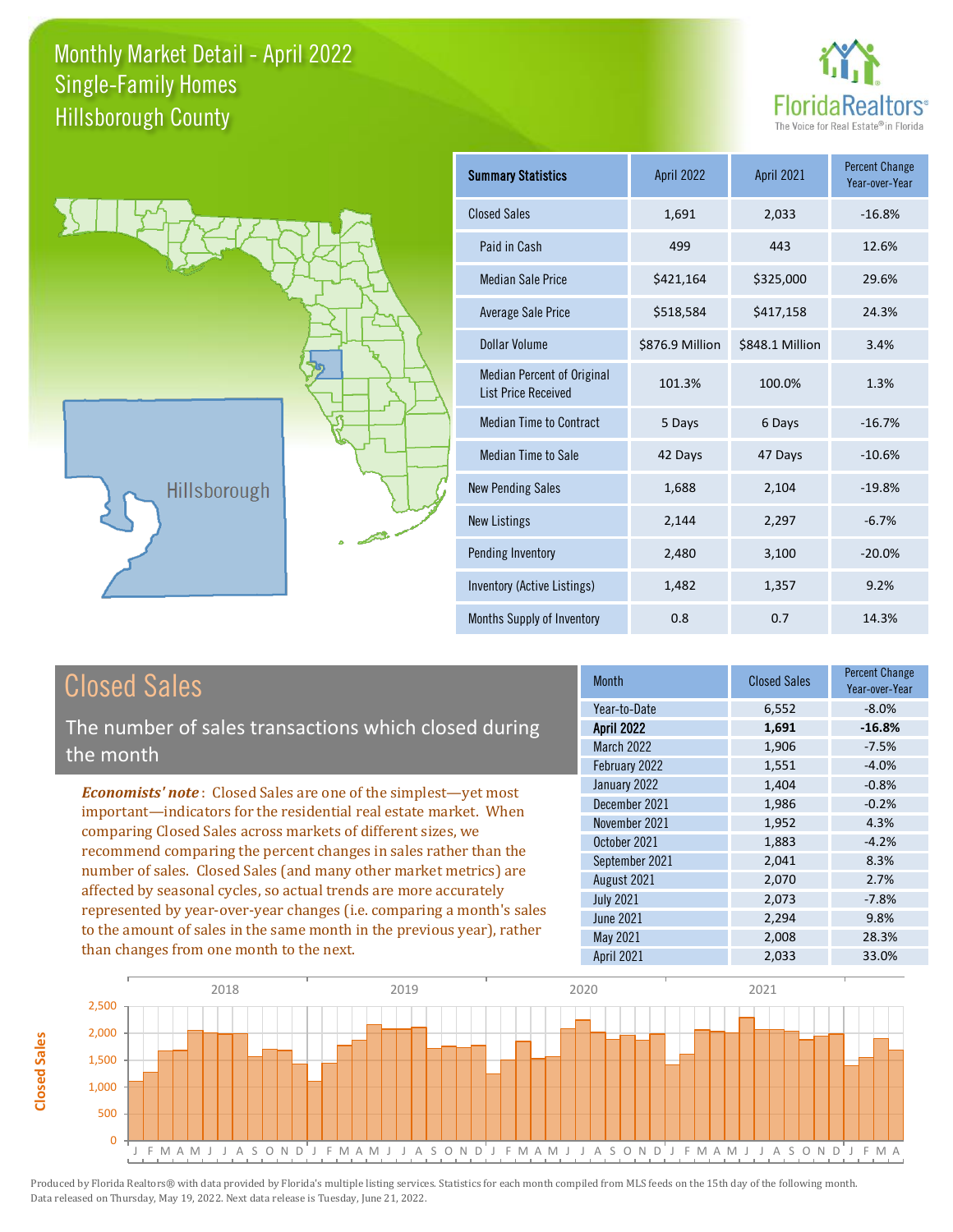this statistic should be interpreted with care.



648 161.3%

| Cash Sales                                                                     | <b>Month</b>      | Cash Sales | <b>Percent Change</b><br>Year-over-Year |
|--------------------------------------------------------------------------------|-------------------|------------|-----------------------------------------|
|                                                                                | Year-to-Date      | 1,961      | 24.2%                                   |
| The number of Closed Sales during the month in which                           | <b>April 2022</b> | 499        | 12.6%                                   |
| buyers exclusively paid in cash                                                | <b>March 2022</b> | 562        | 18.3%                                   |
|                                                                                | February 2022     | 462        | 20.3%                                   |
|                                                                                | January 2022      | 438        | 58.1%                                   |
|                                                                                | December 2021     | 603        | 75.8%                                   |
| <b>Economists' note:</b> Cash Sales can be a useful indicator of the extent to | November 2021     | 578        | 98.6%                                   |
| which investors are participating in the market. Why? Investors are            | October 2021      | 568        | 72.1%                                   |
| far more likely to have the funds to purchase a home available up front,       | September 2021    | 597        | 112.5%                                  |
| whereas the typical homebuyer requires a mortgage or some other                | August 2021       | 633        | 112.4%                                  |
| form of financing. There are, of course, many possible exceptions, so          | <b>July 2021</b>  | 589        | 123.1%                                  |



#### Cash Sales as a Percentage of Closed Sales

The percentage of Closed Sales during the month which were Cash Sales

*Economists' note* : This statistic is simply another way of viewing Cash Sales. The remaining percentages of Closed Sales (i.e. those not paid fully in cash) each month involved some sort of financing, such as mortgages, owner/seller financing, assumed loans, etc.

| Month             | Percent of Closed<br>Sales Paid in Cash | <b>Percent Change</b><br>Year-over-Year |
|-------------------|-----------------------------------------|-----------------------------------------|
| Year-to-Date      | 29.9%                                   | 34.7%                                   |
| <b>April 2022</b> | 29.5%                                   | 35.3%                                   |
| <b>March 2022</b> | 29.5%                                   | 28.3%                                   |
| February 2022     | 29.8%                                   | 25.2%                                   |
| January 2022      | 31.2%                                   | 59.2%                                   |
| December 2021     | 30.4%                                   | 76.7%                                   |
| November 2021     | 29.6%                                   | 91.0%                                   |
| October 2021      | 30.2%                                   | 79.8%                                   |
| September 2021    | 29.3%                                   | 96.6%                                   |
| August 2021       | 30.6%                                   | 106.8%                                  |
| <b>July 2021</b>  | 28.4%                                   | 142.7%                                  |
| June 2021         | 28.2%                                   | 137.0%                                  |
| <b>May 2021</b>   | 25.5%                                   | 129.7%                                  |
| <b>April 2021</b> | 21.8%                                   | 77.2%                                   |

May 2021 513 196.5%

June 2021

April 2021 **443** 135.6%

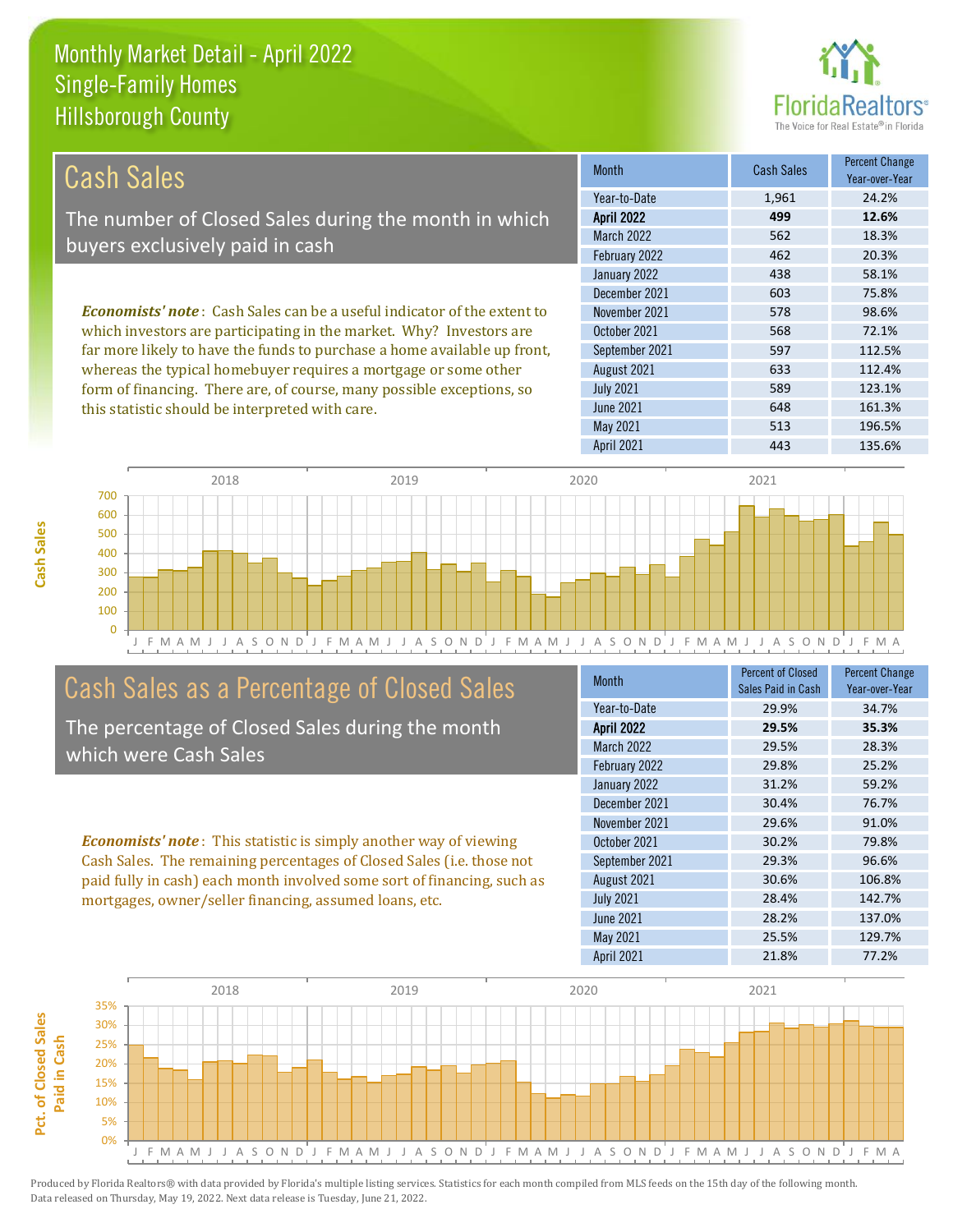

| <b>Median Sale Price</b>                                                  | <b>Month</b>      | <b>Median Sale Price</b> | <b>Percent Change</b><br>Year-over-Year |
|---------------------------------------------------------------------------|-------------------|--------------------------|-----------------------------------------|
|                                                                           | Year-to-Date      | \$400,000                | 28.2%                                   |
| The median sale price reported for the month (i.e. 50%                    | <b>April 2022</b> | \$421,164                | 29.6%                                   |
| of sales were above and 50% of sales were below)                          | March 2022        | \$400,000                | 27.0%                                   |
|                                                                           | February 2022     | \$392,000                | 28.5%                                   |
|                                                                           | January 2022      | \$378,000                | 27.1%                                   |
| <b>Economists' note:</b> Median Sale Price is our preferred summary       | December 2021     | \$373,100                | 24.8%                                   |
| statistic for price activity because, unlike Average Sale Price, Median   | November 2021     | \$365,495                | 23.9%                                   |
| Sale Price is not sensitive to high sale prices for small numbers of      | October 2021      | \$357,900                | 23.4%                                   |
| homes that may not be characteristic of the market area. Keep in mind     | September 2021    | \$360,000                | 22.1%                                   |
| that median price trends over time are not always solely caused by        | August 2021       | \$358,000                | 22.6%                                   |
| changes in the general value of local real estate. Median sale price only | <b>July 2021</b>  | \$350,000                | 20.9%                                   |
| reflects the values of the homes that sold each month, and the mix of     | June 2021         | \$345,000                | 25.5%                                   |
| the types of homes that sell can change over time.                        | May 2021          | \$334,950                | 21.8%                                   |
|                                                                           | April 2021        | \$325,000                | 20.4%                                   |
|                                                                           |                   |                          |                                         |



#### Average Sale Price

The average sale price reported for the month (i.e. total sales in dollars divided by the number of sales)

*Economists' note* : Usually, we prefer Median Sale Price over Average Sale Price as a summary statistic for home prices. However, Average Sale Price does have its uses—particularly when it is analyzed alongside the Median Sale Price. For one, the relative difference between the two statistics can provide some insight into the market for higher-end homes in an area.

| Month             | <b>Average Sale Price</b> | <b>Percent Change</b><br>Year-over-Year |
|-------------------|---------------------------|-----------------------------------------|
| Year-to-Date      | \$484,916                 | 23.2%                                   |
| <b>April 2022</b> | \$518,584                 | 24.3%                                   |
| <b>March 2022</b> | \$487,580                 | 21.3%                                   |
| February 2022     | \$469,044                 | 25.9%                                   |
| January 2022      | \$458,285                 | 23.3%                                   |
| December 2021     | \$450,981                 | 18.5%                                   |
| November 2021     | \$442,854                 | 22.7%                                   |
| October 2021      | \$435,959                 | 21.2%                                   |
| September 2021    | \$438,684                 | 20.0%                                   |
| August 2021       | \$439,050                 | 20.1%                                   |
| <b>July 2021</b>  | \$423,427                 | 15.8%                                   |
| <b>June 2021</b>  | \$432,769                 | 22.6%                                   |
| May 2021          | \$439,662                 | 33.5%                                   |
| April 2021        | \$417,158                 | 25.1%                                   |



Produced by Florida Realtors® with data provided by Florida's multiple listing services. Statistics for each month compiled from MLS feeds on the 15th day of the following month. Data released on Thursday, May 19, 2022. Next data release is Tuesday, June 21, 2022.

**Average Sale Price**

**Average Sale Price**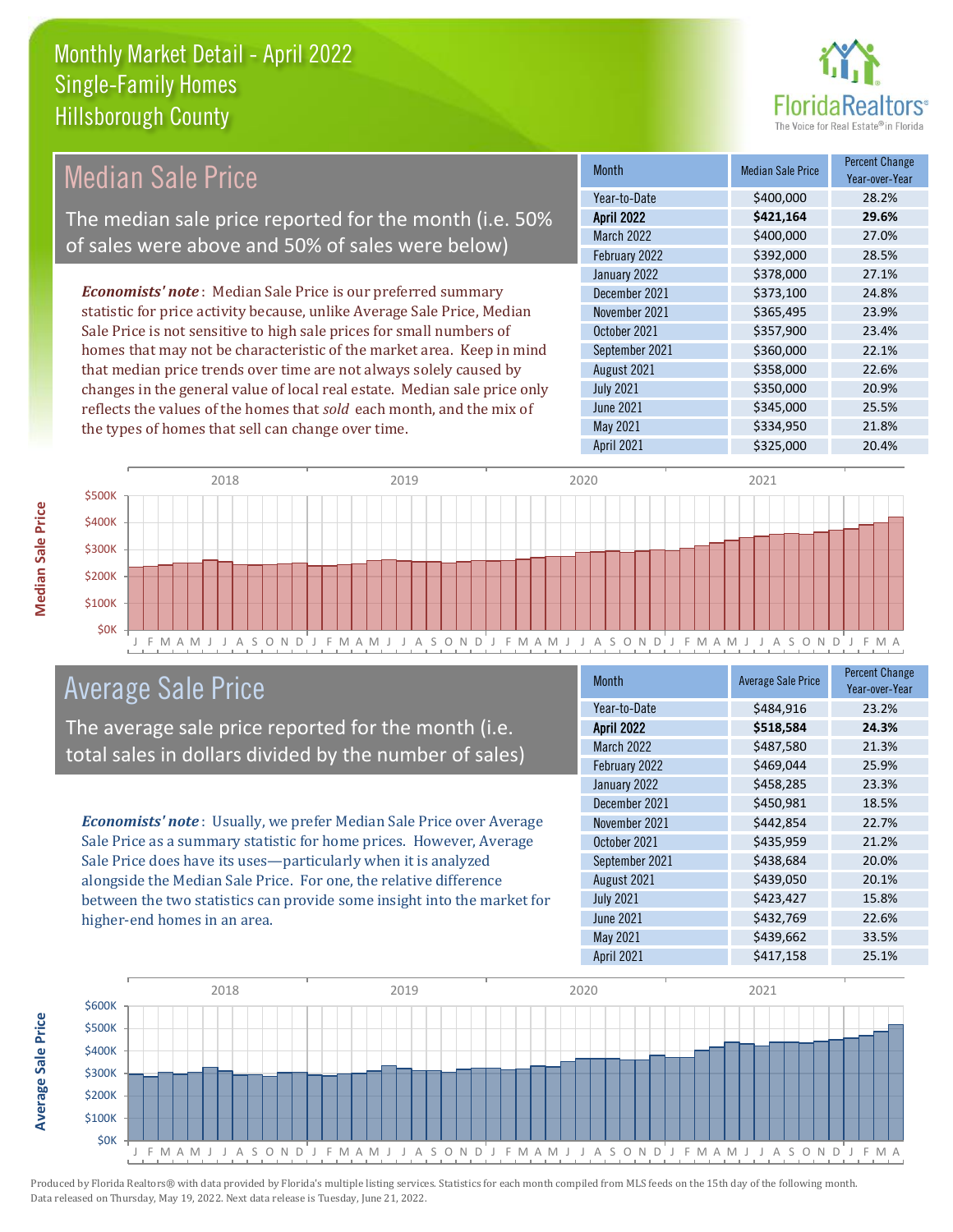

#### **Ollar Volume**

The sum of the sale prices for all sales which closed during the month

*Economists' note* : Dollar Volume is simply the sum of all sale prices in a given time period, and can quickly be calculated by multiplying Closed Sales by Average Sale Price. It is a strong indicator of the health of the real estate industry in a market, and is of particular interest to real estate professionals, investors, analysts, and government agencies. Potential home sellers and home buyers, on the other hand, will likely be better served by paying attention to trends in the two components of Dollar Volume (i.e. sales and prices) individually.

| Month             | Dollar Volume   | <b>Percent Change</b><br>Year-over-Year |
|-------------------|-----------------|-----------------------------------------|
| Year-to-Date      | \$3.2 Billion   | 13.3%                                   |
| <b>April 2022</b> | \$876.9 Million | 3.4%                                    |
| March 2022        | \$929.3 Million | 12.1%                                   |
| February 2022     | \$727.5 Million | 20.9%                                   |
| January 2022      | \$643.4 Million | 22.3%                                   |
| December 2021     | \$895.6 Million | 18.3%                                   |
| November 2021     | \$864.5 Million | 27.9%                                   |
| October 2021      | \$820.9 Million | 16.1%                                   |
| September 2021    | \$895.4 Million | 29.9%                                   |
| August 2021       | \$908.8 Million | 23.4%                                   |
| <b>July 2021</b>  | \$877.8 Million | 6.8%                                    |
| <b>June 2021</b>  | \$992.8 Million | 34.6%                                   |
| May 2021          | \$882.8 Million | 71.3%                                   |
| April 2021        | \$848.1 Million | 66.4%                                   |



#### Median Percent of Original List Price Received

The median of the sale price (as a percentage of the original list price) across all properties selling during the month

*Economists' note* : The Median Percent of Original List Price Received is useful as an indicator of market recovery, since it typically rises as buyers realize that the market may be moving away from them and they need to match the selling price (or better it) in order to get a contract on the house. This is usually the last measure to indicate a market has shifted from down to up, so it is what we would call a *lagging* indicator.

| <b>Month</b>      | Med. Pct. of Orig.<br><b>List Price Received</b> | <b>Percent Change</b><br>Year-over-Year |
|-------------------|--------------------------------------------------|-----------------------------------------|
| Year-to-Date      | 100.0%                                           | 0.0%                                    |
| <b>April 2022</b> | 101.3%                                           | 1.3%                                    |
| March 2022        | 100.0%                                           | 0.0%                                    |
| February 2022     | 100.0%                                           | 0.0%                                    |
| January 2022      | 100.0%                                           | 0.0%                                    |
| December 2021     | 100.0%                                           | 0.0%                                    |
| November 2021     | 100.0%                                           | 0.0%                                    |
| October 2021      | 100.0%                                           | 0.0%                                    |
| September 2021    | 100.0%                                           | 0.5%                                    |
| August 2021       | 100.0%                                           | 0.8%                                    |
| <b>July 2021</b>  | 100.0%                                           | 1.2%                                    |
| <b>June 2021</b>  | 100.7%                                           | 2.0%                                    |
| May 2021          | 100.0%                                           | 1.5%                                    |
| <b>April 2021</b> | 100.0%                                           | 1.1%                                    |

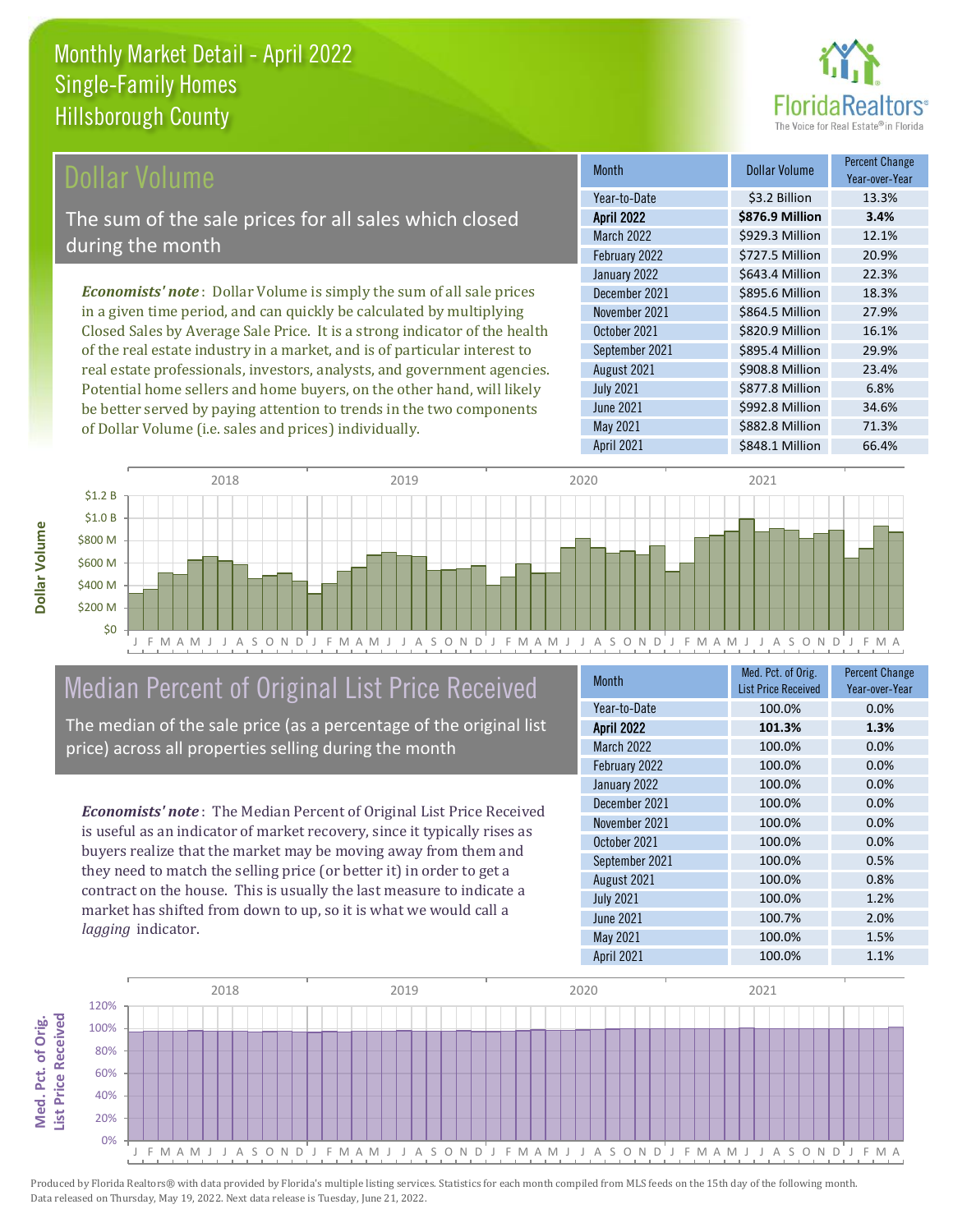

#### Median Time to Contract

The median number of days between the listing date and contract date for all Closed Sales during the month

*Economists' note* : Like Time to Sale, Time to Contract is a measure of the length of the home selling process calculated for sales which closed during the month. The difference is that Time to Contract measures the number of days between the initial listing of a property and the signing of the contract which eventually led to the closing of the sale. When the gap between Median Time to Contract and Median Time to Sale grows, it is usually a sign of longer closing times and/or declining numbers of cash sales.

| Month             | <b>Median Time to</b><br>Contract | <b>Percent Change</b><br>Year-over-Year |
|-------------------|-----------------------------------|-----------------------------------------|
| Year-to-Date      | 6 Days                            | $-25.0%$                                |
| <b>April 2022</b> | 5 Days                            | $-16.7%$                                |
| March 2022        | 6 Days                            | $-14.3%$                                |
| February 2022     | 7 Days                            | $-36.4%$                                |
| January 2022      | 8 Days                            | $-33.3%$                                |
| December 2021     | 7 Days                            | $-30.0%$                                |
| November 2021     | 7 Days                            | $-22.2%$                                |
| October 2021      | 7 Days                            | $-30.0%$                                |
| September 2021    | 7 Days                            | $-41.7%$                                |
| August 2021       | 5 Days                            | $-68.8%$                                |
| <b>July 2021</b>  | 5 Days                            | $-77.3%$                                |
| <b>June 2021</b>  | 5 Days                            | $-82.1%$                                |
| May 2021          | 5 Days                            | $-80.0%$                                |
| April 2021        | 6 Days                            | $-70.0%$                                |



#### Median Time to Sale

**Median Time to** 

**Median Time to** 

The median number of days between the listing date and closing date for all Closed Sales during the month

*Economists' note* : Time to Sale is a measure of the length of the home selling process, calculated as the number of days between the initial listing of a property and the closing of the sale. *Median* Time to Sale is the amount of time the "middle" property selling this month was on the market. That is, 50% of homes selling this month took *less* time to sell, and 50% of homes took *more* time to sell. Median Time to Sale gives a more accurate picture than Average Time to Sale, which can be skewed upward by small numbers of properties taking an abnormally long time to sell.

| <b>Month</b>      | <b>Median Time to Sale</b> | <b>Percent Change</b><br>Year-over-Year |
|-------------------|----------------------------|-----------------------------------------|
| Year-to-Date      | 45 Days                    | $-11.8%$                                |
| <b>April 2022</b> | 42 Days                    | $-10.6%$                                |
| <b>March 2022</b> | 42 Days                    | $-14.3%$                                |
| February 2022     | 47 Days                    | $-14.5%$                                |
| January 2022      | 52 Days                    | $-10.3%$                                |
| December 2021     | 48 Days                    | $-11.1%$                                |
| November 2021     | 48 Days                    | $-11.1%$                                |
| October 2021      | 47 Days                    | $-19.0%$                                |
| September 2021    | 47 Days                    | $-24.2%$                                |
| August 2021       | 46 Days                    | $-25.8%$                                |
| <b>July 2021</b>  | 43 Days                    | $-35.8%$                                |
| <b>June 2021</b>  | 45 Days                    | $-40.0%$                                |
| May 2021          | 45 Days                    | $-35.7%$                                |
| <b>April 2021</b> | 47 Days                    | $-26.6%$                                |

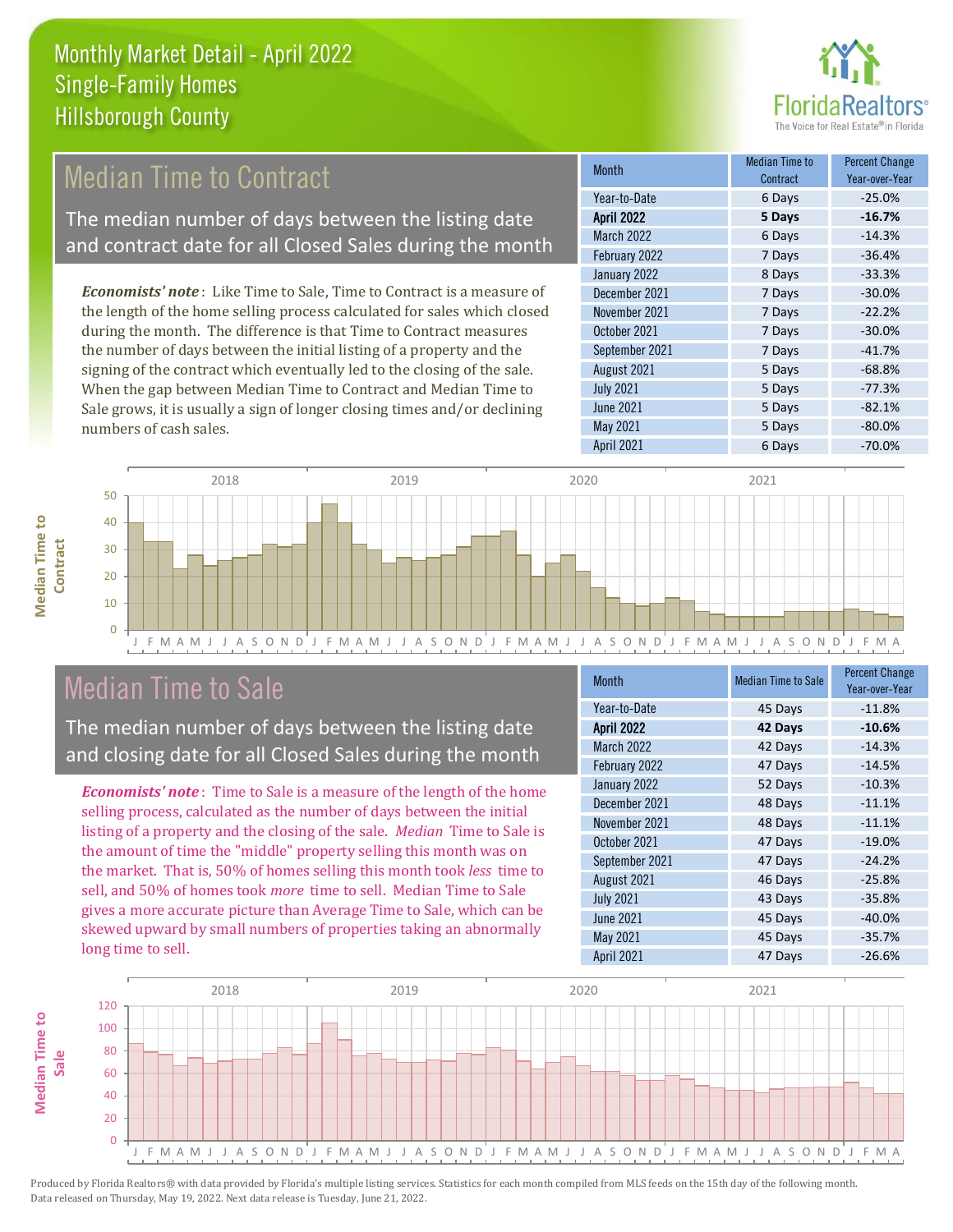

| <b>New Pending Sales</b>                                                      | <b>Month</b>      | <b>New Pending Sales</b> | <b>Percent Change</b><br>Year-over-Year |
|-------------------------------------------------------------------------------|-------------------|--------------------------|-----------------------------------------|
|                                                                               | Year-to-Date      | 6,831                    | $-15.6%$                                |
| The number of listed properties that went under                               | <b>April 2022</b> | 1,688                    | $-19.8%$                                |
| contract during the month                                                     | <b>March 2022</b> | 1,864                    | $-13.7%$                                |
|                                                                               | February 2022     | 1,609                    | $-13.6%$                                |
|                                                                               | January 2022      | 1,670                    | $-15.2%$                                |
| <b>Economists' note:</b> Because of the typical length of time it takes for a | December 2021     | 1,454                    | $-8.2%$                                 |
| sale to close, economists consider Pending Sales to be a decent               | November 2021     | 1,742                    | 3.4%                                    |
| indicator of potential future Closed Sales. It is important to bear in        | October 2021      | 1,982                    | $-2.8%$                                 |
| mind, however, that not all Pending Sales will be closed successfully.        | September 2021    | 1,890                    | 1.4%                                    |
| So, the effectiveness of Pending Sales as a future indicator of Closed        | August 2021       | 2,091                    | 2.6%                                    |
| Sales is susceptible to changes in market conditions such as the              | <b>July 2021</b>  | 1,998                    | $-12.4%$                                |

J F M A M J J A S O N D J F M A M J J A S O N D J F M A M J J A S O N D J F M A M J J A S O N D J F M A  $\overline{0}$ 500 1,000 1,500 2,000 2,500 2018 2019 2020 2021

## New Listings

**New Listings**

**Pending Sales**

Pending Sales

distressed properties for sale.

The number of properties put onto the market during the month

availability of financing for homebuyers and the inventory of

*Economists' note* : New Listings tend to rise in delayed response to increasing prices, so they are often seen as a lagging indicator of market health. As prices rise, potential sellers raise their estimations of value—and in the most recent cycle, rising prices have freed up many potential sellers who were previously underwater on their mortgages. Note that in our calculations, we take care to not include properties that were recently taken off the market and quickly relisted, since these are not really *new* listings.

| <b>Month</b>      | <b>New Listings</b> | <b>Percent Change</b><br>Year-over-Year |
|-------------------|---------------------|-----------------------------------------|
| Year-to-Date      | 7,484               | $-4.9%$                                 |
| <b>April 2022</b> | 2,144               | $-6.7%$                                 |
| March 2022        | 2,038               | $-5.3%$                                 |
| February 2022     | 1,691               | 0.8%                                    |
| January 2022      | 1,611               | $-7.4%$                                 |
| December 2021     | 1,396               | $-9.3%$                                 |
| November 2021     | 1,803               | 14.0%                                   |
| October 2021      | 2,058               | $-4.0%$                                 |
| September 2021    | 2,089               | 7.0%                                    |
| August 2021       | 2,263               | 18.8%                                   |
| <b>July 2021</b>  | 2,421               | 15.1%                                   |
| <b>June 2021</b>  | 2,389               | 21.3%                                   |
| May 2021          | 2,199               | 8.1%                                    |
| <b>April 2021</b> | 2,297               | 40.3%                                   |

April 2021 2,104 2,104 29.8%

June 2021 2,083 -12.1% May 2021 2,067 -10.9%

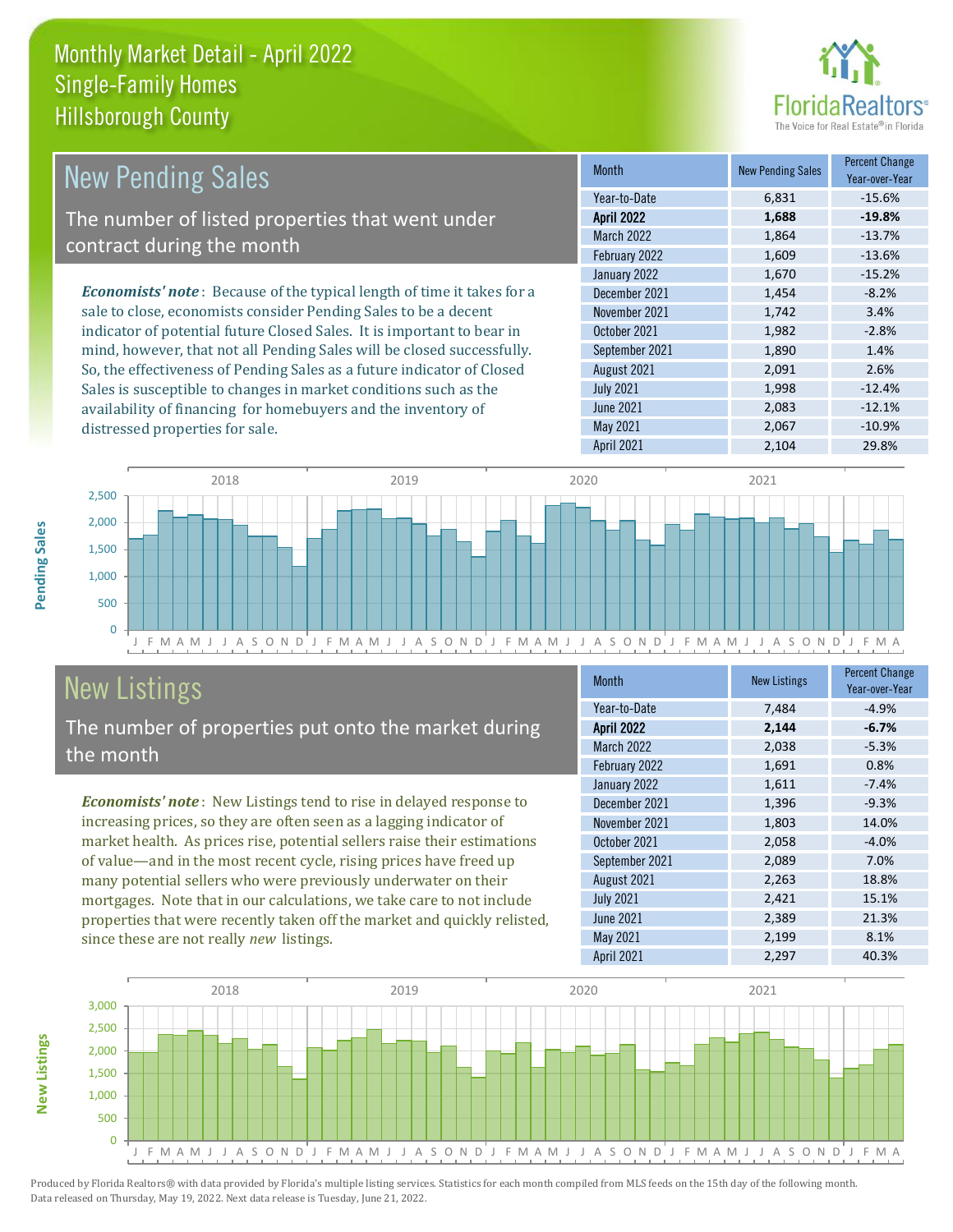

## Inventory (Active Listings) The number of property listings active at the end of the month

*Economists' note* : There are a number of ways to define and calculate Inventory. Our method is to simply count the number of active listings on the last day of the month, and hold this number to compare with the same month the following year. Inventory rises when New Listings are outpacing the number of listings that go off-market (regardless of whether they actually sell). Likewise, it falls when New Listings aren't keeping up with the rate at which homes are going off-market.

| <b>Month</b>             | Inventory | <b>Percent Change</b><br>Year-over-Year |
|--------------------------|-----------|-----------------------------------------|
| <b>YTD (Monthly Avg)</b> | 1,216     | $-13.6%$                                |
| <b>April 2022</b>        | 1,482     | 9.2%                                    |
| <b>March 2022</b>        | 1,159     | $-7.6%$                                 |
| February 2022            | 1,104     | $-20.7%$                                |
| January 2022             | 1,118     | $-31.3%$                                |
| December 2021            | 1,274     | $-34.4%$                                |
| November 2021            | 1,504     | $-29.8%$                                |
| October 2021             | 1,691     | $-29.0%$                                |
| September 2021           | 1,808     | $-23.6%$                                |
| August 2021              | 1,774     | $-23.4%$                                |
| <b>July 2021</b>         | 1,786     | $-29.3%$                                |
| <b>June 2021</b>         | 1,535     | $-45.0%$                                |
| May 2021                 | 1,404     | $-57.6%$                                |
| April 2021               | 1,357     | $-63.8%$                                |



### Months Supply of Inventory

An estimate of the number of months it will take to deplete the current Inventory given recent sales rates

*Economists' note* : MSI is a useful indicator of market conditions. The benchmark for a balanced market (favoring neither buyer nor seller) is 5.5 months of inventory. Anything higher is traditionally a buyers' market, and anything lower is a sellers' market. There is no single accepted way of calculating MSI. A common method is to divide current Inventory by the most recent month's Closed Sales count, but this count is a usually poor predictor of future Closed Sales due to seasonal cycles. To eliminate seasonal effects, we use the 12-month average of monthly Closed Sales instead.

| <b>Month</b>             | <b>Months Supply</b> | <b>Percent Change</b><br>Year-over-Year |
|--------------------------|----------------------|-----------------------------------------|
| <b>YTD (Monthly Avg)</b> | 0.7                  | $-12.5%$                                |
| <b>April 2022</b>        | 0.8                  | 14.3%                                   |
| <b>March 2022</b>        | 0.6                  | $-14.3%$                                |
| February 2022            | 0.6                  | $-25.0%$                                |
| January 2022             | 0.6                  | $-33.3%$                                |
| December 2021            | 0.7                  | $-36.4%$                                |
| November 2021            | 0.8                  | $-33.3%$                                |
| October 2021             | 0.9                  | $-30.8%$                                |
| September 2021           | 0.9                  | $-30.8%$                                |
| August 2021              | 0.9                  | $-30.8%$                                |
| <b>July 2021</b>         | 0.9                  | $-35.7%$                                |
| <b>June 2021</b>         | 0.8                  | $-50.0%$                                |
| May 2021                 | 0.7                  | $-63.2%$                                |
| <b>April 2021</b>        | 0.7                  | $-66.7%$                                |

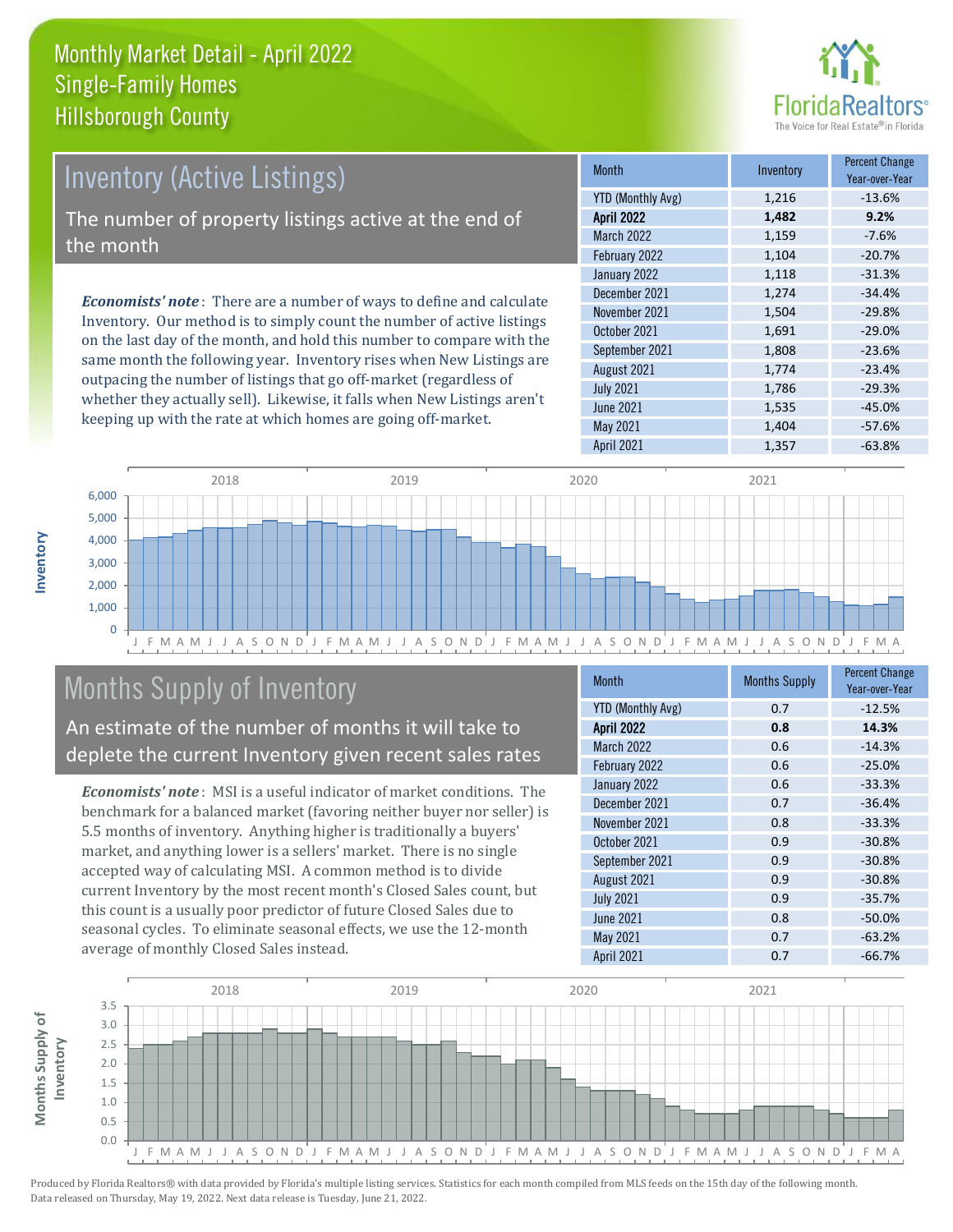

#### \$100,000 - \$149,999 8 -81.8% Sale Price Closed Sales Percent Change Year-over-Year Less than \$50,000 0 0 -100.0%  $$50,000 - $99,999$  3 -57.1% \$150,000 - \$199,999 42 -58.4% \$200,000 - \$249,999 70 -71.9% \$400,000 - \$599,999 626 53.8% \$600,000 - \$999,999 267 70.1% *Economists' note:* Closed Sales are one of the simplest—yet most important—indicators for the residential real estate market. When comparing Closed Sales across markets of different sizes, we recommend comparing the percent changes in sales rather than the number of sales. Closed Sales (and many other market metrics) are affected by seasonal cycles, so actual trends are more accurately represented by year-over-year changes (i.e. comparing a month's sales to the amount of sales in the same month in the previous year), rather than changes from one month to the next. \$1,000,000 or more 90 90 16.9% \$250,000 - \$299,999 113 -73.1% \$300,000 - \$399,999 472 -17.2% Closed Sales by Sale Price The number of sales transactions which closed during the month



#### Median Time to Contract by Sale Price The median number of days between the listing date and contract date for all Closed Sales during the month

*Economists' note* : Like Time to Sale, Time to Contract is a measure of the length of the home selling process calculated for sales which closed during the month. The difference is that Time to Contract measures the number of days between the initial listing of a property and the signing of the contract which eventually led to the closing of the sale. When the gap between Median Time to Contract and Median Time to Sale grows, it is usually a sign of longer closing times and/or declining numbers of cash sales.

| <b>Sale Price</b>     | Median Time to<br>Contract | <b>Percent Change</b><br>Year-over-Year |
|-----------------------|----------------------------|-----------------------------------------|
| Less than \$50,000    | (No Sales)                 | N/A                                     |
| $$50,000 - $99,999$   | 12 Days                    | $-57.1%$                                |
| $$100,000 - $149,999$ | 22 Days                    | 46.7%                                   |
| $$150,000 - $199,999$ | 17 Days                    | 142.9%                                  |
| \$200,000 - \$249,999 | 5 Days                     | 0.0%                                    |
| \$250,000 - \$299,999 | 7 Days                     | 40.0%                                   |
| \$300,000 - \$399,999 | 5 Days                     | $-16.7%$                                |
| \$400,000 - \$599,999 | 5 Days                     | 0.0%                                    |
| \$600,000 - \$999,999 | 5 Days                     | $-28.6%$                                |
| \$1,000,000 or more   | 8 Days                     | $-50.0%$                                |



**Closed Sales**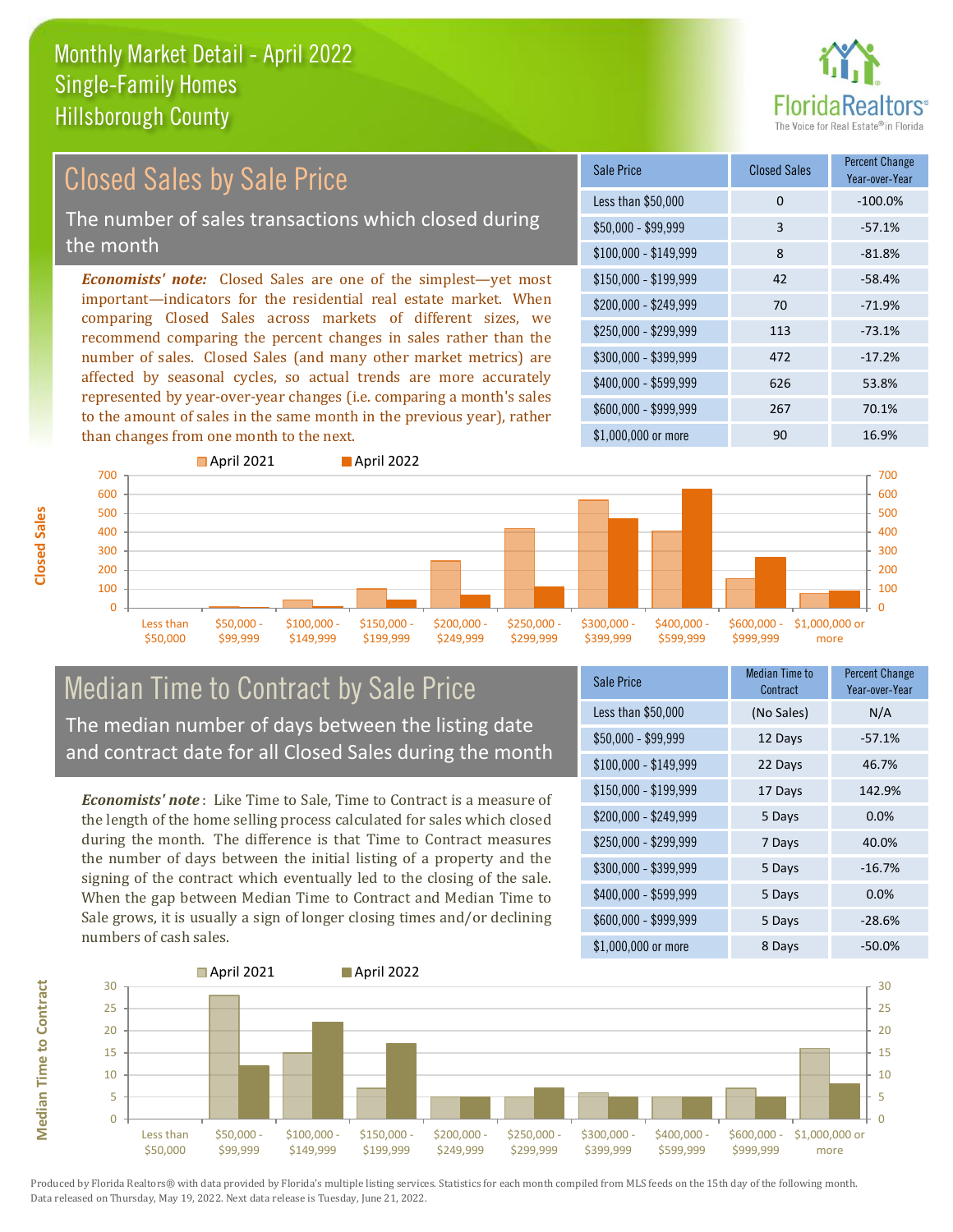

# New Listings by Initial Listing Price

The number of properties put onto the market during the month

*Economists' note:* New Listings tend to rise in delayed response to increasing prices, so they are often seen as a lagging indicator of market health. As prices rise, potential sellers raise their estimations of value—and in the most recent cycle, rising prices have freed up many potential sellers who were previously underwater on their mortgages. Note that in our calculations, we take care to not include properties that were recently taken off the market and quickly relisted, since these are not really *new* listings.

| <b>Initial Listing Price</b> | <b>New Listings</b> | <b>Percent Change</b><br>Year-over-Year |
|------------------------------|---------------------|-----------------------------------------|
| Less than \$50,000           | $\Omega$            | $-100.0%$                               |
| $$50,000 - $99,999$          | 0                   | $-100.0%$                               |
| $$100,000 - $149,999$        | 14                  | $-56.3%$                                |
| $$150,000 - $199,999$        | 32                  | $-68.6%$                                |
| \$200,000 - \$249,999        | 84                  | $-61.8%$                                |
| \$250,000 - \$299,999        | 158                 | $-65.7%$                                |
| \$300,000 - \$399,999        | 564                 | $-16.3%$                                |
| \$400,000 - \$599,999        | 782                 | 56.7%                                   |
| \$600,000 - \$999,999        | 349                 | 63.1%                                   |
| $$1,000,000$ or more         | 161                 | 85.1%                                   |



**Inventory**



#### Inventory by Current Listing Price The number of property listings active at the end of the month

*Economists' note* : There are a number of ways to define and calculate Inventory. Our method is to simply count the number of active listings on the last day of the month, and hold this number to compare with the same month the following year. Inventory rises when New Listings are outpacing the number of listings that go off-market (regardless of whether they actually sell). Likewise, it falls when New Listings aren't keeping up with the rate at which homes are going off-market.

| <b>Current Listing Price</b> | Inventory    | <b>Percent Change</b><br>Year-over-Year |
|------------------------------|--------------|-----------------------------------------|
| Less than \$50,000           | $\Omega$     | N/A                                     |
| $$50,000 - $99,999$          | $\mathbf{1}$ | $-88.9%$                                |
| $$100,000 - $149,999$        | 12           | $-55.6%$                                |
| \$150,000 - \$199,999        | 32           | $-63.2%$                                |
| \$200,000 - \$249,999        | 60           | $-42.9%$                                |
| \$250,000 - \$299,999        | 108          | $-48.1%$                                |
| \$300,000 - \$399,999        | 328          | $-1.5%$                                 |
| \$400,000 - \$599,999        | 472          | 76.8%                                   |
| \$600,000 - \$999,999        | 242          | 33.7%                                   |
| \$1,000,000 or more          | 227          | 62.1%                                   |